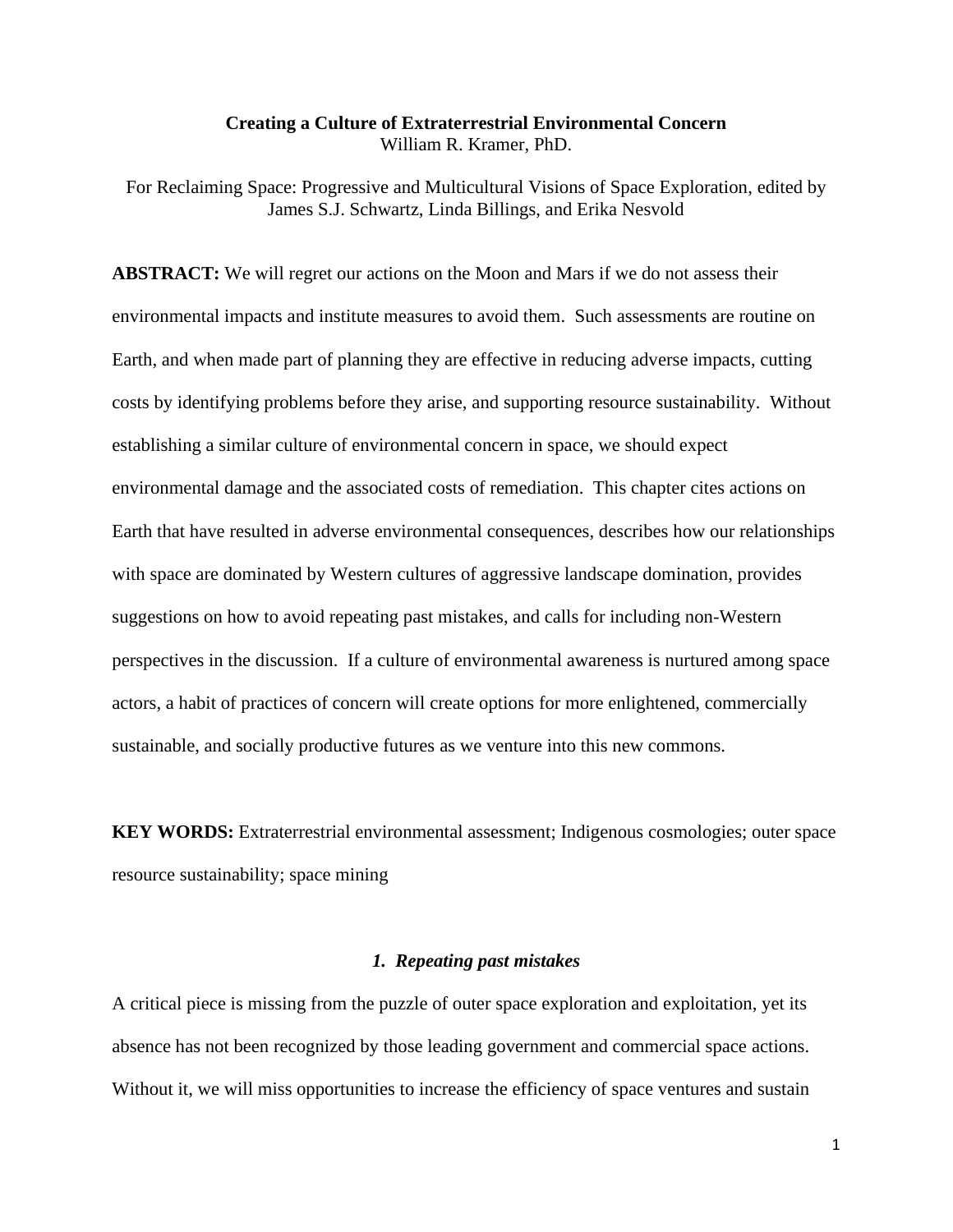resources and will diminish options for future uses for decades or centuries. We will duplicate the same costly but avoidable mistakes made on Earth. We need to make a commitment to consider ways to minimize the foreseeable adverse effects of our actions on the extraterrestrial environments we will alter. Without awareness and precaution, our actions will result in a range of irreparable environmental damage that will affect future science, human habitation, commercial enterprise, and other futures. The issue was a foreseeable problem as early as 1986 when space ethicist Eugene Hargrove warned that space exploration "remains steadfastly" focused on earthbound environmental issues" (1986, p. ix). Yet even now, well into the  $21<sup>st</sup>$ century, most have not recognized this need. If we begin to significantly affect those extraterrestrial areas without environmental precautions, future government and private industrial/commercial projects "may simply produce a new environmental crisis that dwarfs our current one (on Earth)" (p. ix-x). Such outcomes are, however, avoidable. We have and use the analytical tools and procedures for achieving more favorable outcomes on Earth. We need to apply them to space.

Impact assessments required prior to undertaking major construction projects have proven to be effective in decreasing the costs of environmental damages (e.g., the costs of remediation, wasted resources, and other detriments) by creating efficiencies and supporting resource sustainability. In the US, the National Environmental Policy Act of  $1970^i$  (NEPA) was enacted specifically to:

• Fulfill the responsibilities of each generation as trustee of the environment for succeeding generations;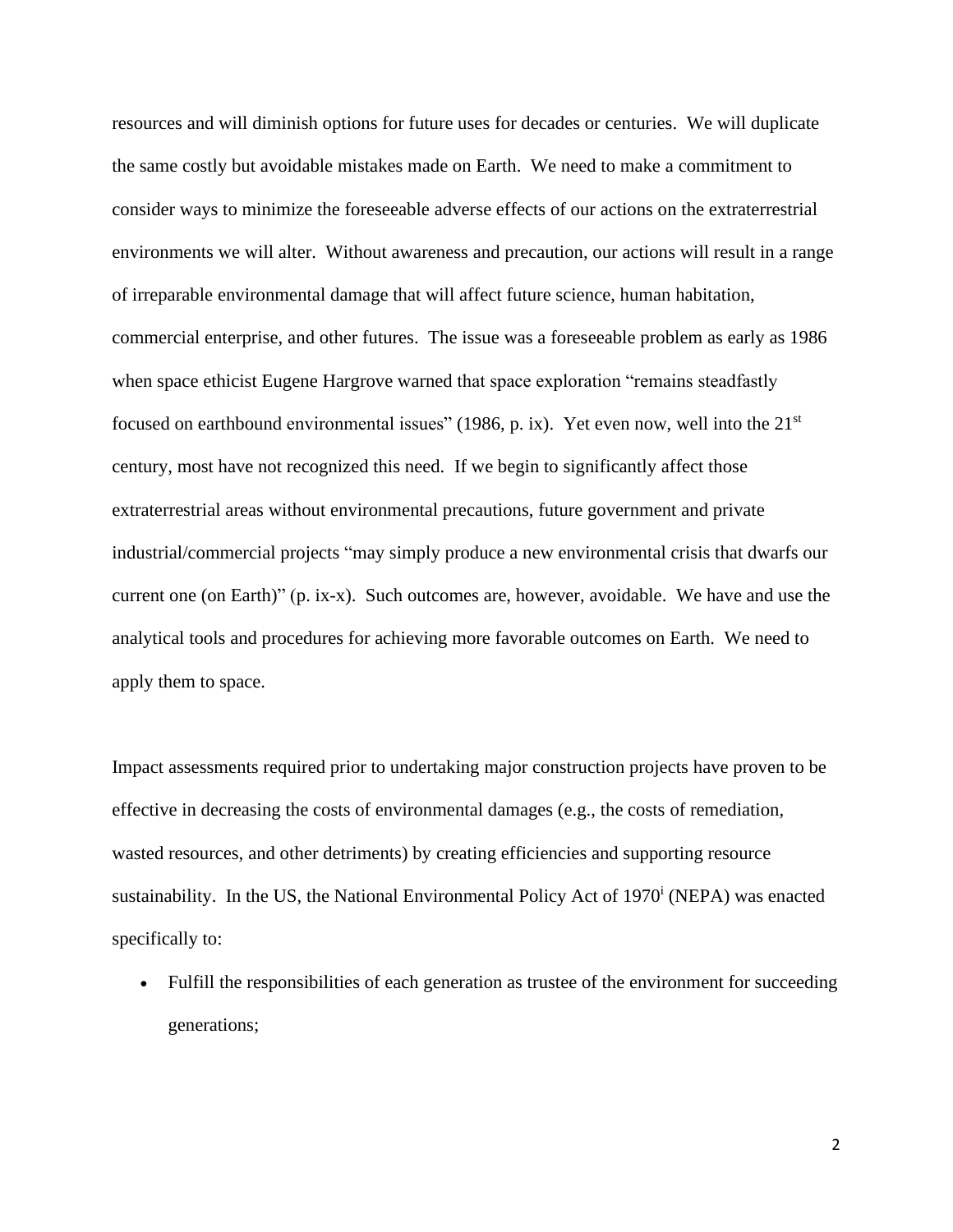- Attain the widest range of beneficial uses of the environment without degradation or unintended consequences; and
- Preserve important historic, cultural, and natural sites.

Should we not seek the same goals in space? Absolutely! But there are essentially no requirements for impact analyses for actions outside low Earth orbits (LEO) in the US, Europe, or other spacefaring nations except for Belgium and France (Mustow 2018)<sup>ii</sup>. Article 7 of the Moon Agreement<sup>iii</sup> (1979) states that nations shall take measures to not cause adverse changes to bodies in our Solar System or disrupt the balance of their environments, but among space-faring nations, only France and India have signed the document. In the US, for example, the federal agency responsible for administering NEPA has determined that although the act allows impact analysis for US actions in space, it will not be required for actions beyond LEO (Boling 2019). The policy demonstrates the political resolve to not impede space activities with regulations that may stifle near-term growth. But ignoring environmental impacts has proven to be short-sighted; it does not support longer-term, sustainable development and can lead to environmental disasters and significant social and other costs. There is no reason to expect different results in space. We will establish a precedent of disregard that will continue as we expand beyond Mars. It will encourage a pattern of destruction rather than enlightened creation (Kramer 2014).

#### *2. Western roots of environmental estrangement*

An increasingly technological and industrial world that demands continued economic growth has altered Western cultures' relationships with the environment (Tarnas 1991, p. 362-3). Both renewable and non-renewable resources have often been overutilized to secure quick profits with a minimum of consideration for their environmental impacts. A few examples include mining,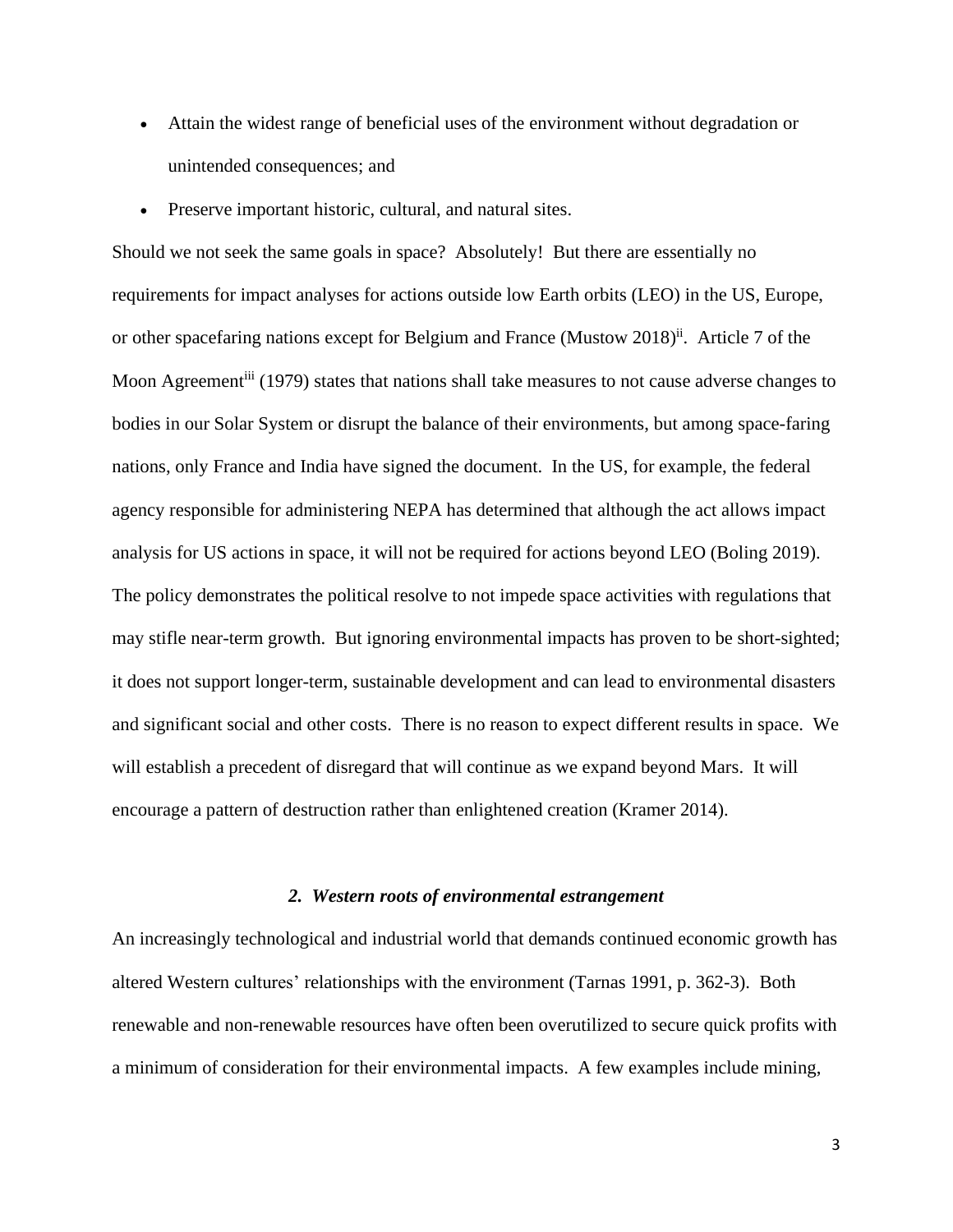deep wells that draw down millennia-old aquifers, and reliance on fossil fuels. All have contributed to maintaining Western economic, political, and cultural facets of society that demand growth. Frederick Turner, American historian and biographer, captured these relationships with the environment when he describes that "a feeling of American loneliness began to insist upon itself, a crucial, profound estrangement of the inhabitants from their habitat: a rootless, restless people with a culture of superhighways precluding rest and a furious penchant for tearing up last year's improvements in a ceaseless search for some gaudy ultimate." He continues, "This is an extraordinary phenomenon, and indications of it are to be found earlier than the political origins of the Republic" (1992, p. 5). Much earlier. He traces its roots to Old Testament periods where nature, in Abrahamic cultures, exercised "a cruel power over these wanderers, and they sought emancipation from it....They sought to suppress the world of nature" (p. 44). The gods ceased to be of the Earth, the palpable world we saw and touched, and were placed in the supernatural heavens. Perhaps this was where the Earth was first considered the "other," a force and personality independent of humans and a threat to be fought and defeated.

Aided by technology over the past 500 years, Western expansionism and exceptionalism has allowed increasing access to the globe's resources. Waves of European colonization encouraged acquiring lands cheaply, often without the free consent of Indigenous populations, opening areas to exploitation with no penalty for long-term environmental damages done (Diamond 1999; Mann 2011). Lands were put to their "highest and best use," where resources were considered worthless unless they created wealth. Valuation of landscapes failed to consider their other attributes, such as their role in resource renewal, water quality and quantity, climate moderation, and, importantly, their spiritual meaning. Conveniently, those privileged by policies of resource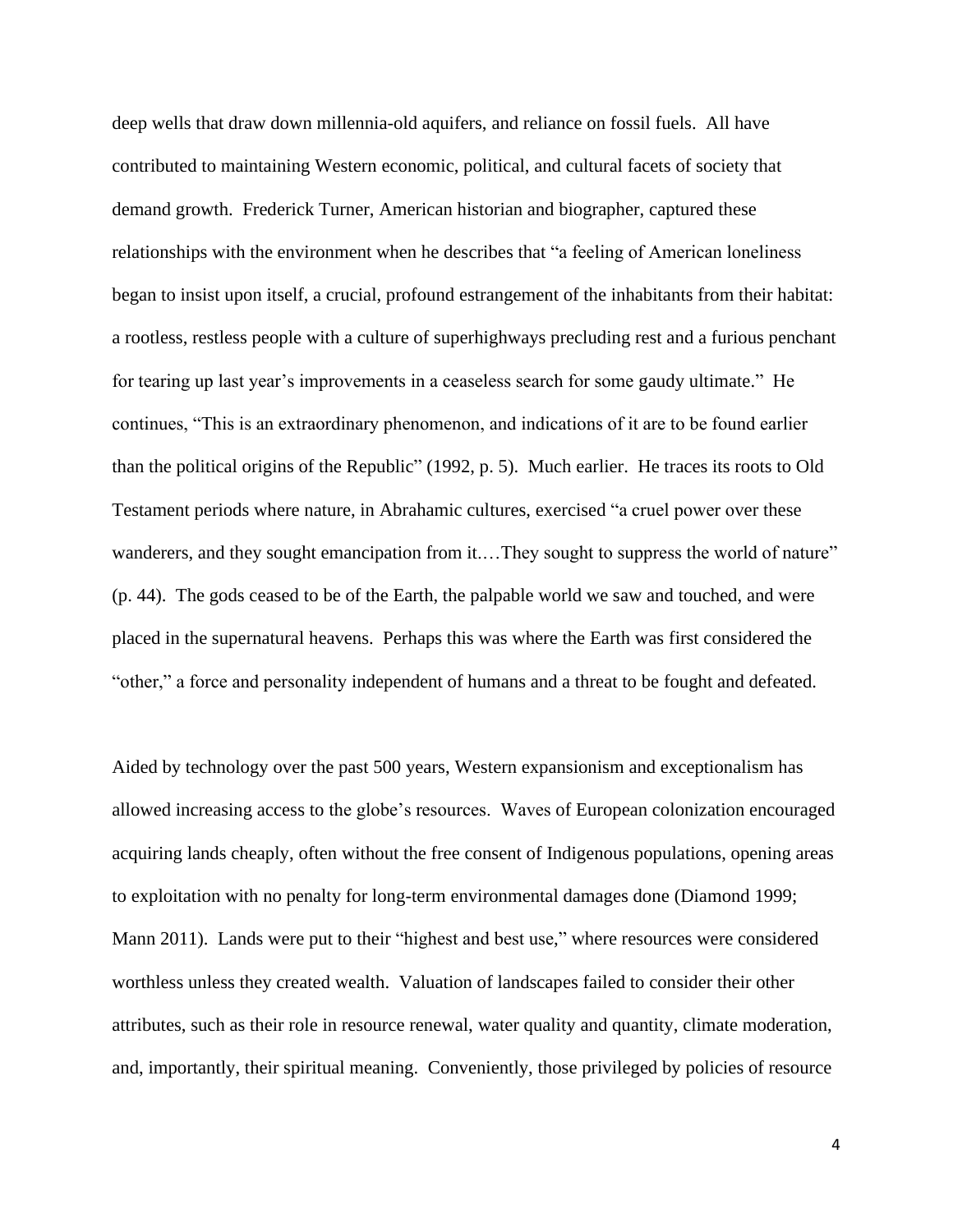extraction purely for capital gain were those who defined "highest and best" and determined what was "unproductive."<sup>iv</sup> The physical and spiritual relationships of Indigenous peoples to the land and its resources were largely ignored. This model for accumulation of wealth from the land through ever-increasing production is basic to both capitalism and communism (with its communal rather than private ownership); the environmental consequences are the same. Regulations that might reduce profits or slow production, such as analyses of environmental impacts, are avoided unless overwhelming political or social pressures demand them.

During the second half of the  $20<sup>th</sup>$  century, the US public became more aware of the relationship between the environment and their quality of life. Oil spills, pesticide-related wildlife die-offs, environmental contaminants, the persistence of pathogenic industrial compounds, declining water quality, and other problems were frequently publicized. Simultaneously, evidence demonstrated that a continued growth model of development that ignored consideration of environmental effects was unsustainable.

Many industries that profited from a lack of regulation argued that the science did not support opponents' claims, that there was little proof that their actions had adverse impacts. Pesticide manufacturers reacted strongly against Rachel Carson's "Silent Spring" (1962), an analysis of pesticides' effects on non-target species, including humans. Her data and conclusions were challenged. An executive of the American Cyanamid Company, a major manufacturer of the agricultural chemicals cited by Carson as harming the environment, stated, "If man were to faithfully follow the teachings of Miss Carson we would return to the Dark Ages" (Weis 2014, p. 11). Carson was vindicated, however, as her analyses were proven valid, and all phases of the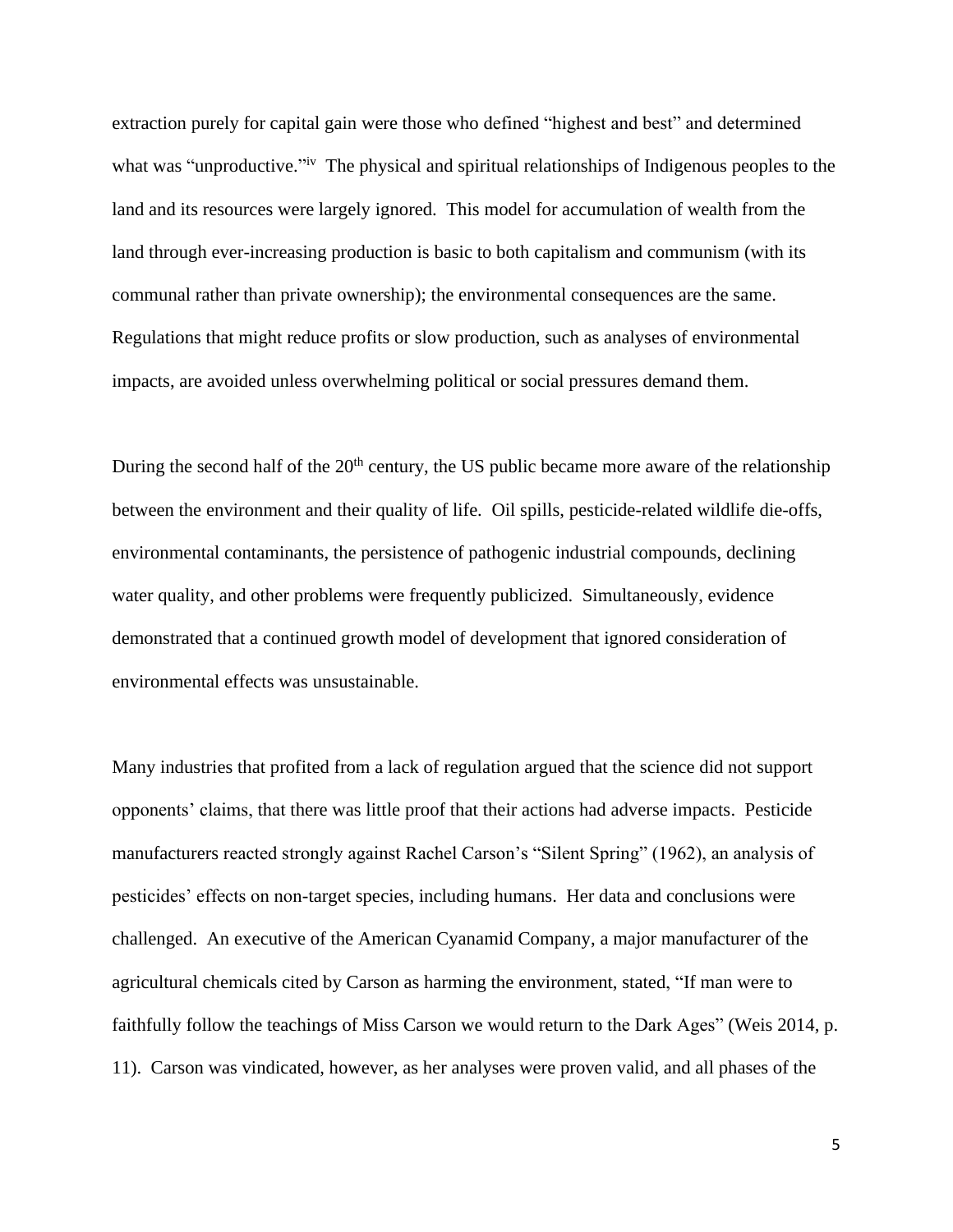industry have since been regulated. With tobacco, research demonstrated a link between smoking and cancer as early as the 1950s. Again, industries challenged scientific findings and claimed their products to be (nearly) harmless. They employed tactics to resist regulation including public relations campaigns, buying scientific and other expertise to create controversy about established facts, funding political parties, hiring lobbyists to influence policy, using front groups and allied industries to oppose tobacco control measures, and corrupting public officials (Saloojee and Dagli 2000, p. 902). We are now witnessing a third, potentially devastating example of industries' reluctance to be regulated regarding the environment -- global climate change. Although evidence of the relationship between greenhouse gases produced through human activities and climate is overwhelming, many in governments and affected industries still use the same tactics to stall regulation that were employed by the tobacco industry (Dunlap and McCright 2010).

Similar patterns are now emerging regarding impacts to extraterrestrial environments, but many government, private industry, and science-oriented space actors maintain their future actions will not harm extraterrestrial landscapes. Consider artists' depictions of human use of lunar or Martian landscapes. Nearly all (save dystopian science fiction imaginings) avoid images challenging a singular vision that human uses will have only benign impacts – no landfills or heaps of mining tailings; no evidence of subsurface ice polluted by what may drip from machinery or be dumped to cheaply dispose of chemical waste. We are to believe the space miner or builder is immune from error, poor judgment, or accident, and that by not considering environmental impacts, they will not materialize. Our experiences on Earth have proven that is a costly assumption.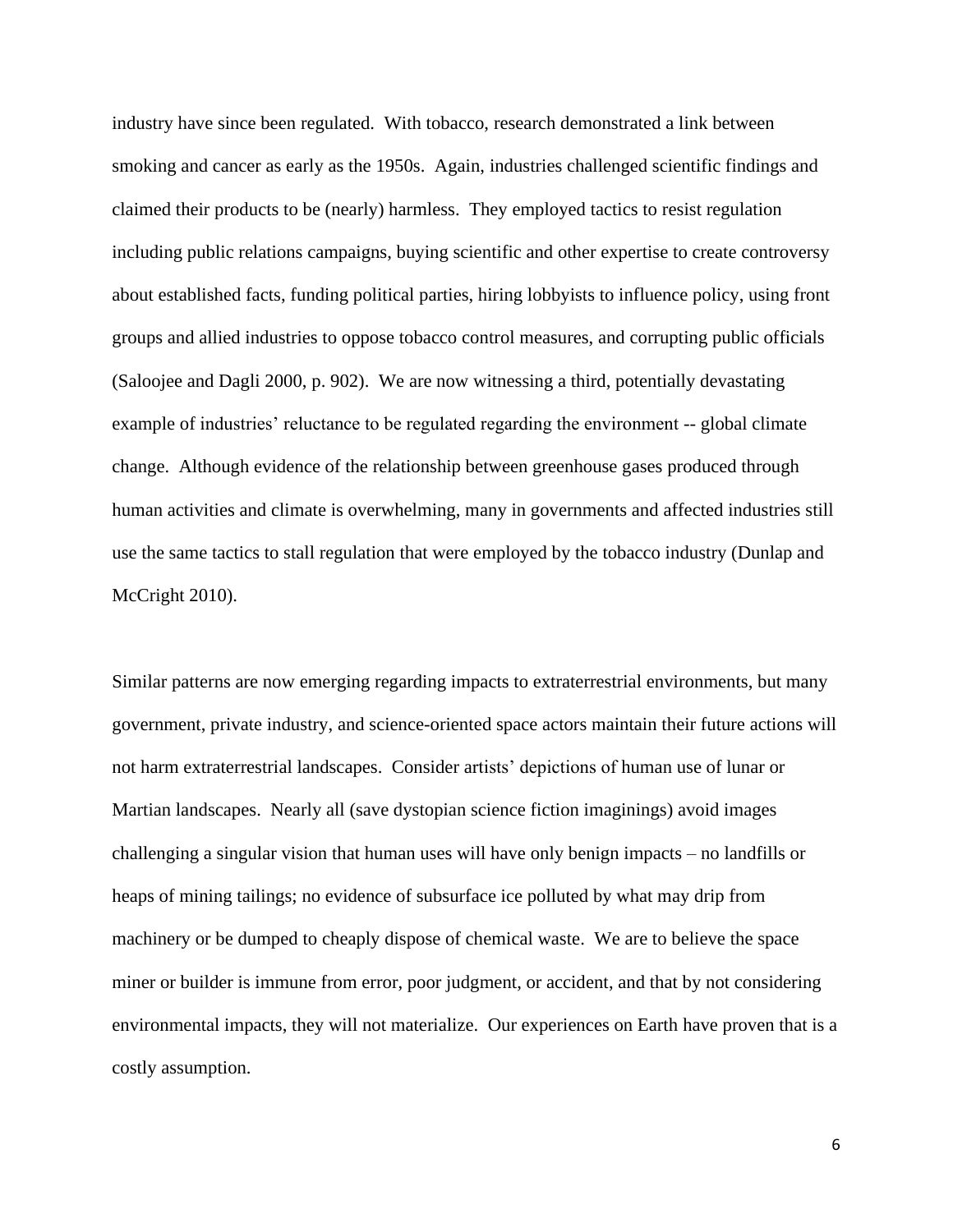Why should we expect better on the Moon or Mars than what we witness on Earth daily? Where is the incentive for better environmental behavior in extraterrestrial environments? Perhaps it is easier to focus on dreams of space exploration unencumbered by the reality of our potential to adversely affect those landscapes. That vision certainly supports the continued growth model, the Western pattern of landscape domination, and a denial (or ignorance) of the potential for environmental damage. How such relationships are evolving in space is evidenced in the colonizing language we frequently hear when space is defined as an adversary that must be fought, conquered, tamed, and "civilized" (Kramer 2014, Billings 1997). It creates the dichotomy of we and them, the terrestrial and the extraterrestrial. Such an approach to space creates not only a rationale for not regarding outer space landscapes as worthy of conserving, but an obligation to dominate and pillage them.

Rachel Carson quotes essayist E.B. White in the introduction to "Silent Spring": "Our approach to nature is to beat it into submission. We would stand a better chance of survival if we accommodated ourselves to this planet and viewed it appreciatively instead of skeptically and dictatorially" (1962). While White is decidedly referencing the Earth, it is applicable to space. We have established an adversarial relationship with the Moon and, especially, Mars. By characterizing other worlds as a threat, we are justified, as he observes, to beat it into submission. The National Geographic Society's television miniseries *Mars* (2016) blended a fictional story of the founding of a Mars settlement with interviews and commentary from actual scientists and others prominent in governance and commercial enterprises. One of the fictional characters, Hana Seung, refers to Mars as a "vicious planet" and that "Mars would kill us in any of a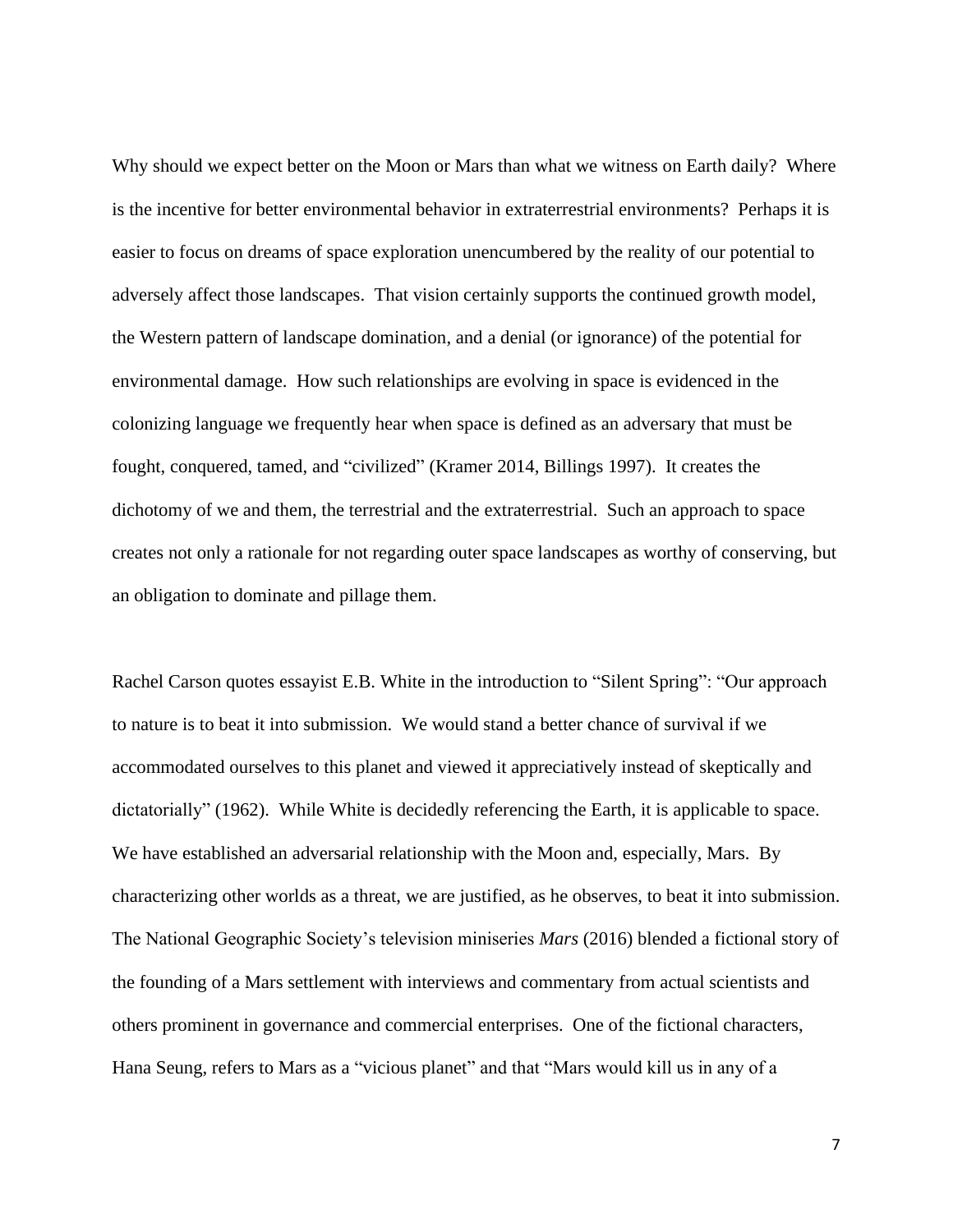thousand ways." Immediately afterwards, Casey E. Dreier, the hardly fictional Director of Space Policy of the Planetary Society, states, "Mars itself is your enemy. You have a shared common enemy of Mars trying to kill you every day." Giving Mars such a malicious and menacing personality not only allows decimation of its landscape but imposes a duty to subdue it, to despoil it. This language abets colonizers' claims to property and diminishes care for long-term environmental consequences. A different approach is needed as we voyage into space, and non-Western traditions offer much to consider.

### *3. Ruling authorities and Indigenous perspectives*

The Outer Space Treaty<sup>v</sup> (1967) is clear in Article I in asserting that "the exploration and use of outer space…shall be carried out for the benefit and in the interests of all countries…and shall be the province of all mankind." Similarly, Article 4 of the Moon Agreement reiterated the standard in stating, "the exploration and use of the Moon shall be the province of all mankind." Their intent is clear: all should benefit from outer space exploration and exploitation. It follows that to achieve the documents' objectives, all must participate in describing desired outcomes. This would include representation of the world's philosophies, cultures, and traditions, not just the Western, frequently colonial, perspectives that have been dominant from initial research on rocketry to the emergence of "new space."<sup>vi</sup> In a critique of the assumption of "the Colonial Mindset" of the West, Danielle Wood, Massachusetts Institute of Technology professor and specialist in societal development, writes, "whoever has the technology, economic means, and the will to do so, has the right to claim property, territory, and resources, regardless of…claims of other people and the claims of environment.…This Colonial Mindset is already built into the fabric of thought as space agencies, engineers, scientists, entrepreneurs and explorers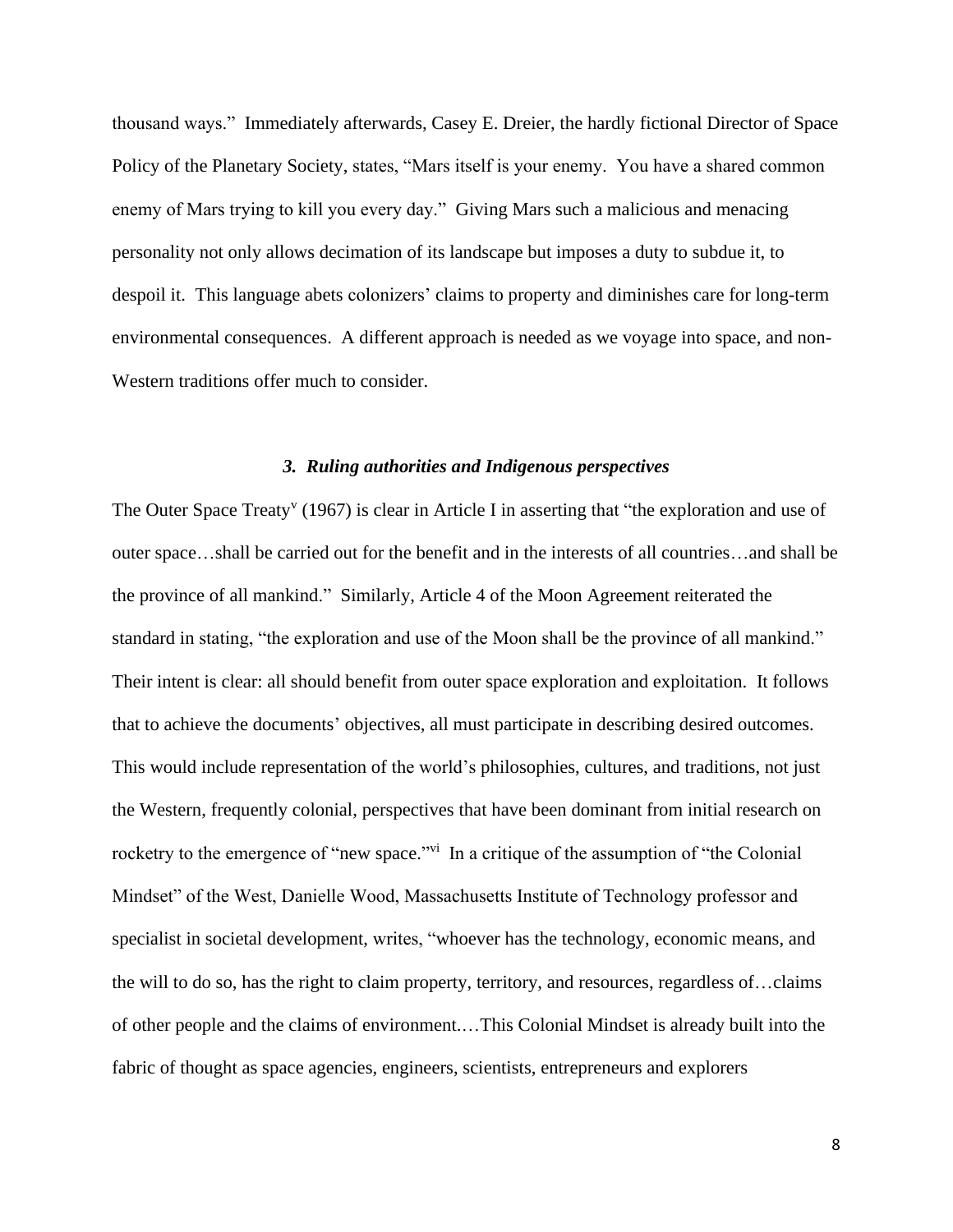contemplate future human activity on the Moon, Asteroids, Mars, and beyond" (2020). While there are certainly many advantages of Western capitalism in elevating the human condition, when applied to space, extraterrestrial environments are being commodified to be exploited for continued growth at the expense of sustainability, landscape, and should endemic life be present, ecological balance (Shammas and Holen 2019). Unfortunately, environmental sustainability has been provided little status in current visions of extraterrestrial development; sustainability of profits is paramount.

Indigenous cultures' spiritual and philosophical relationships with landscapes are certainly not uniform, and the generalities expressed here make no claim to be universals. Their cosmologies are as varied as the cultures themselves (Monani and Adamson 2016). But while non-Western voices are excluded from conversations on the futures of space, they must be considered in building policies affecting extraterrestrial environments if we wish to balance the prevalent pretensions to objectivity of the Western view of science and the cosmos with Indigenous perspectives, which are often dismissed as quaint and of no relevance (Asselin 2015; Baird 2012). As expressed by Shammas and Holen, "there is an expedient conflation of capitalist interests with a universalizing notion of the interests of humanity" (2019, p. 3). Exclusion, or worse, pandering by reference to Indigenous thought in dialogues citing outer space "for all mankind" without including them in decision-making, is hypocritical.

Some Indigenous cultures have traditions of viewing landscapes and humans as a cooperative whole, a relationship where the line distinguishing human and landscape is blurred. They tend to be more holistic as opposed to the West's predominantly mechanistic and materialistic

9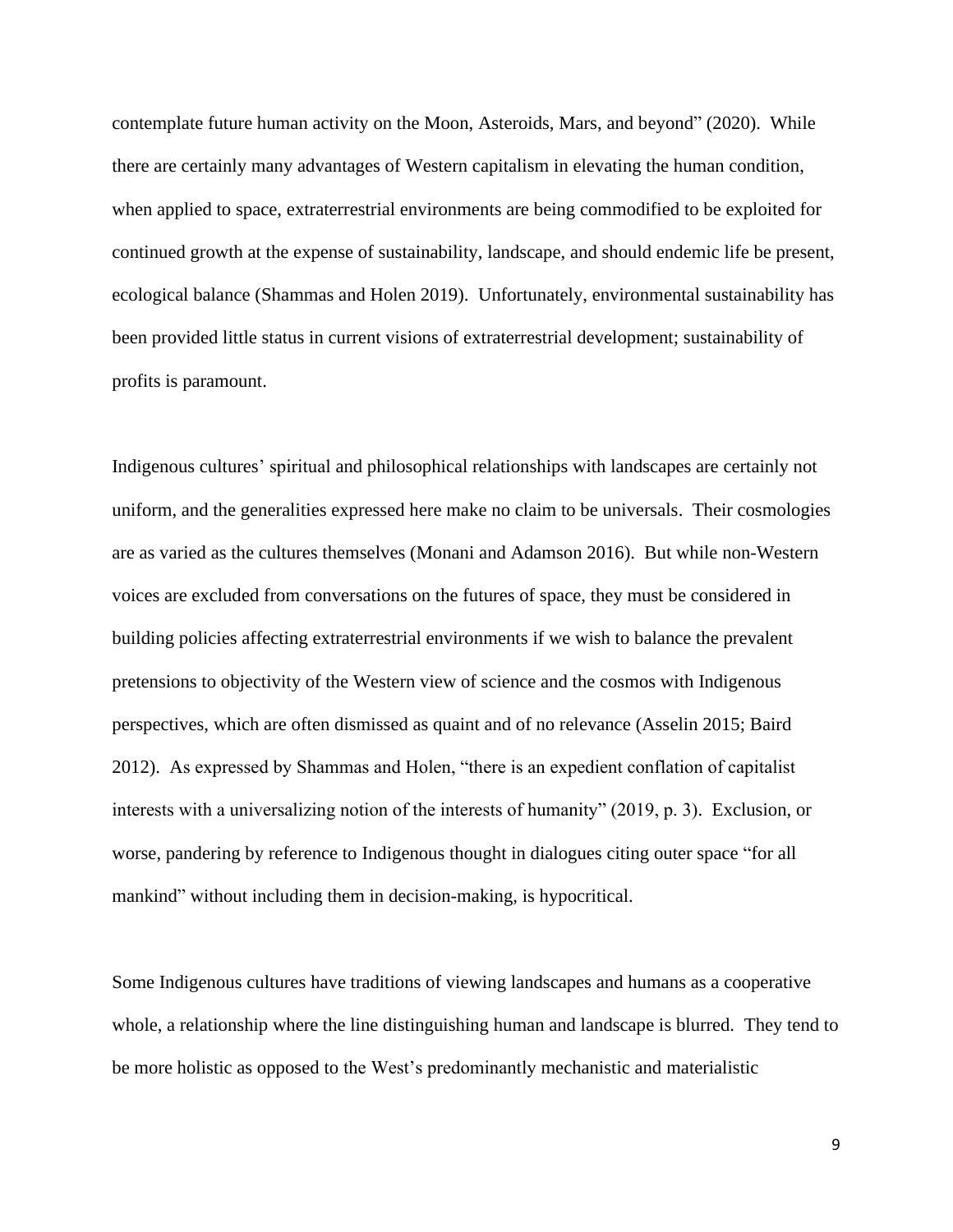associations with the land and its characteristics. As such, Indigenous thought may contribute to greater respect for and a wiser use of space environments. They may be crucial in structuring a sustainable relationship with extraterrestrial landscapes in that they often offer "alternative ways of seeing ourselves in relationship to the natural world" (Young 1987, p. 270). Rather than having an adversarial relationship with the environment, many non-Western traditions seek to deepen a cooperative spirit with landscapes by recognizing that humans are an intrinsic part of that environment; quite literally, "we are the land, and the land is us" (Korff 2016). Such a bond is not only with plants and animals, but can extend to the inanimate, such as mountains, the sky, stones, water, and even celestial bodies (Hollabaugh 2017; Capper 2020). In Australia, Ambelin Kwaymullina, an Aboriginal woman, explains, "For Aboriginal peoples, country is much more than a place. Rock, tree, river, hill, animal, human – all were formed of the same substance by the Ancestors who continue to live in land, water, sky. Country is filled with relations speaking language and following Law, no matter whether the shape of that relation is human, rock, crow, wattle. Country is loved, needed, and cared for, and country loves, needs, and cares for her peoples in turn. Country is family, culture, identity. Country is self" (Korff 2016). In North America, many Indigenous peoples developed strong identities with celestial objects. The Skidi Pawnee's world, for example, centers on the stars and the interaction of the Earth and the cosmos. "The role of astronomy is extensive, for it appears as an organizing principle for all other aspects of Skidi life – political hierarchy, village layout, agricultural practices, socioreligious activities, and the embellishment of material culture. (All combine to form) a complex star theology" (Chamberlain 1982, p. 207). None of this infers that Indigenous humans do not alter landscapes to sustain their health, welfare, and longevity as a society (Mann 2005;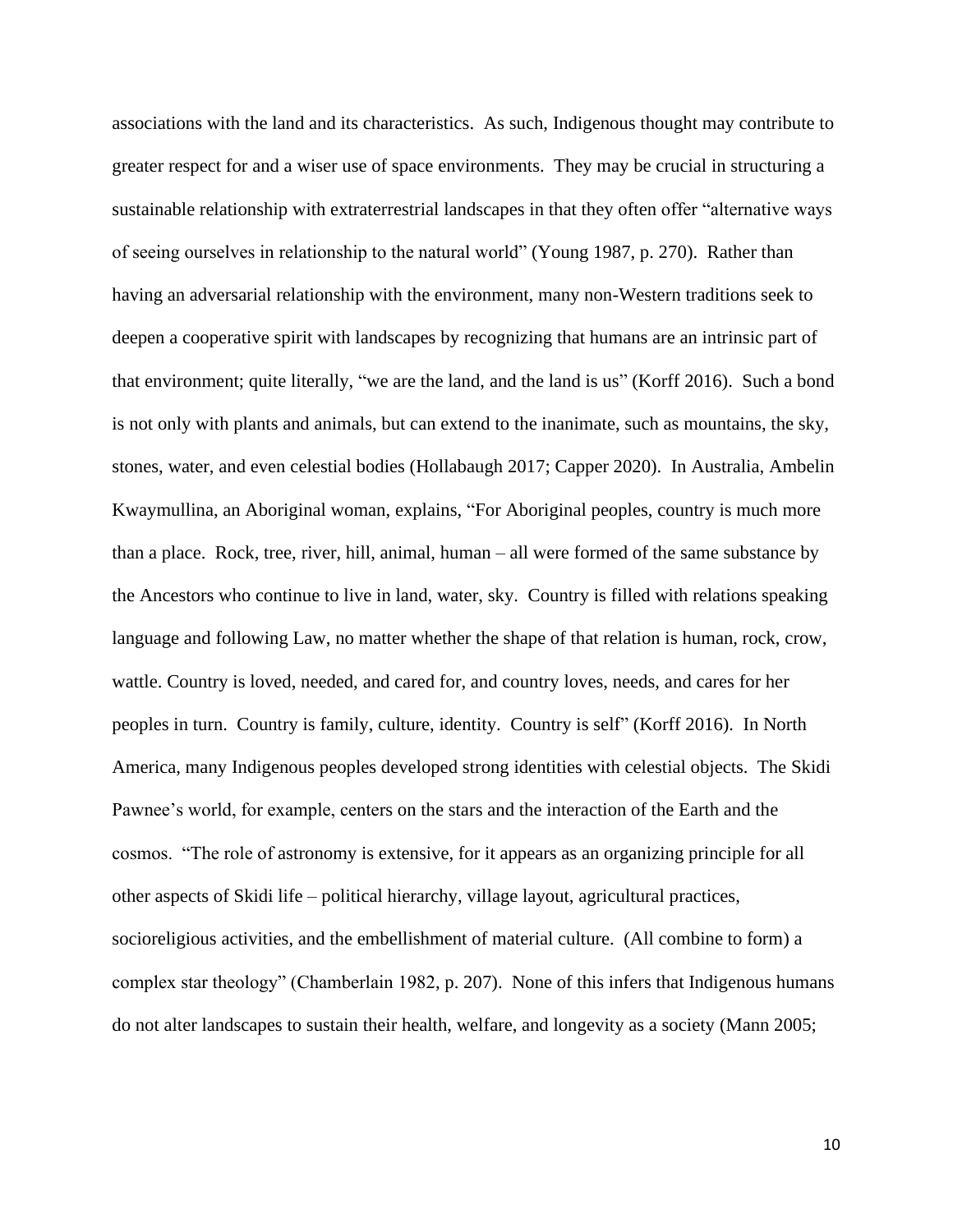Crosby 2004). Some routinely burn prairies to encourage the species they hunt or divert water for agriculture (Abrams 2020). But those actions shape landscapes; they don't destroy them.

In Hawaii, Indigenous traditions of creation hold the mountain Maunakea to be an ancestor, sharing genealogical ties with Kanaka Maoli, native Hawaiians. It is a sacred part of the landscape. As such, they are protesting the installation of a 30-meter telescope on its summit. A spokesperson for the group explained, "We have always revered Maunakea as our sacred mauna. In fact, it is part of our cosmology, the very beginning of Earth from which man descends, so for us it's a very spiritual matter" (Bartels 2020). In New Zealand, Māori activism resulted in granting the Whanganui River legal personhood status. In North America, many features of the landscape have spiritual status that deeply affect their native cultures and traditions (Berman 2012). And, as Daniel Capper, Professor of Philosophy and Religion at the University of Southern Mississippi, cites in his chapter of this book, Buddhist traditions include inanimate (from a Western perspective) objects such as mountains as an intrinsic part not only of the landscape but as instructive for us all.

These few examples speak to an Indigenous sense of place not generally found in Western approaches to landscape. If our moon and Mars are considered as non-places without spiritual meaning and as enemies to be conquered without consideration of what is described by Brad Tabas (Professor of Space Humanities at the École Nationale Supérieure de Techniques Avancées Bretagne) as "human entanglement," they remain environmentally at risk, not worthy of even an afterthought (2021; Mitchell et al. 2020).

11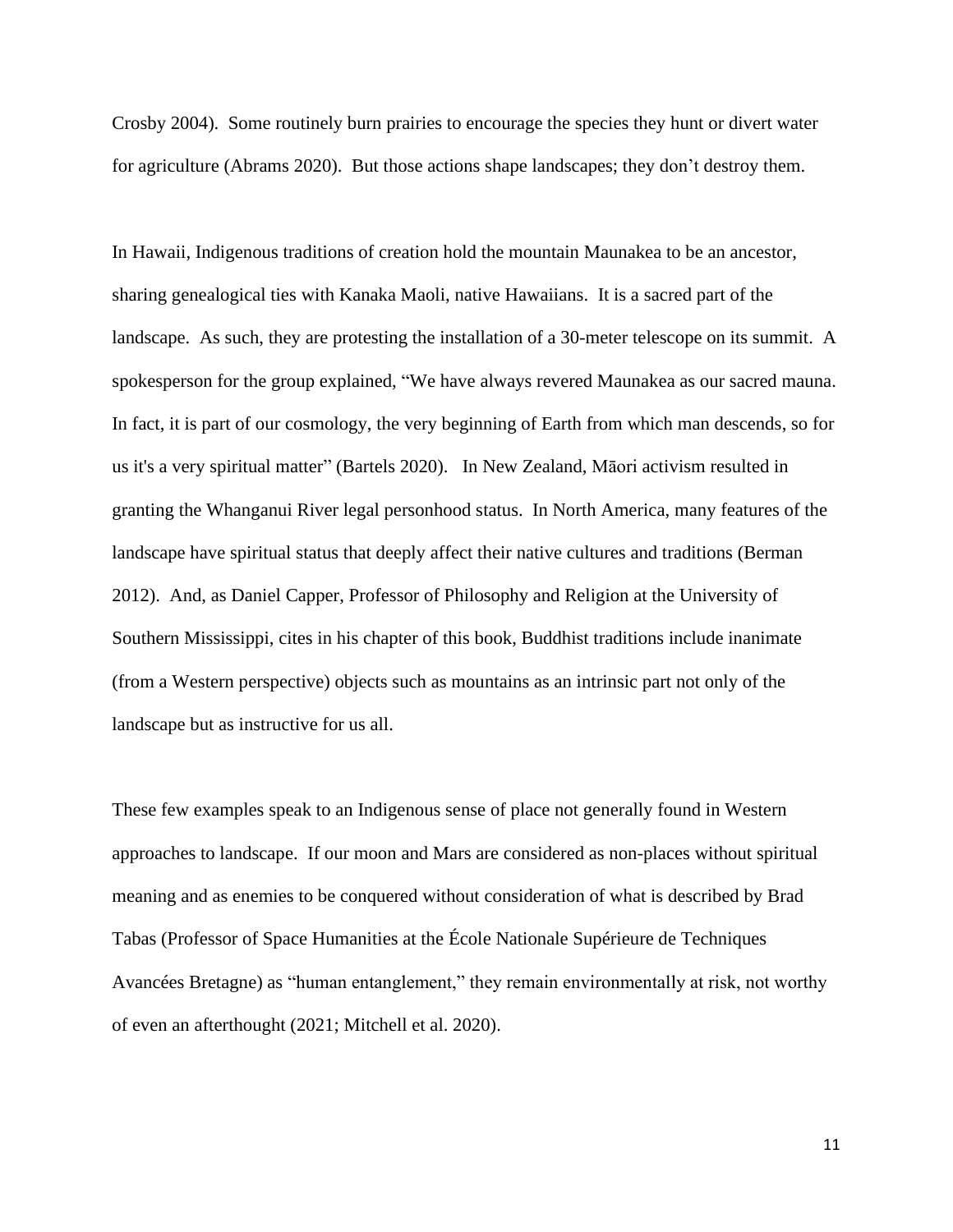## *4. A pathway to a solution*

Two options would help in averting environmental failures in space. The first, national or international legal regulation through "hard law" (similar to NEPA), would clarify space actors' responsibilities (Kramer 2014; Mustow 2018). However, enacting laws or treaties seems remote given political inertia and current competition to advance space enterprises. A second option is for space industries themselves to create, administer, and enforce industrial standards, practices, codes of conduct, and protocols for identifying and reducing adverse environmental impacts. Such self-regulation has been practiced for centuries by artisanal and other groups, such as trade guilds and manufacturing associations. This could be implemented quickly, would be responsive to industries' needs, and could be modified to adapt to the new challenges of working in space without the need for a lengthy legislative process (Kramer 2017). While I believe it in space industries' best interest to be proactive, this option, too, seems unlikely given industries' past record of resistance to environmental regulation. Action might be taken only after there is wide recognition of the issue and a demand for an effective response, and that may occur only after an extraterrestrial environmental disaster or after significant profits are made from space resources. Should large profits be made at the expense of alien environments, there may be a call from "all humankind" both for sharing the wealth and caring for those environments. However, as with the environmental issues precipitated by European colonization, it may take decades for extraterrestrial damages to trigger regulations that slow, if not stop, that harm. And as we have witnessed on Earth, many of those harms will be irreversible.

Although some Indigenous voices have been invited to participate in space policy discussions, it is debatable whether the results of those dialogues have influenced capitalist approaches to space

12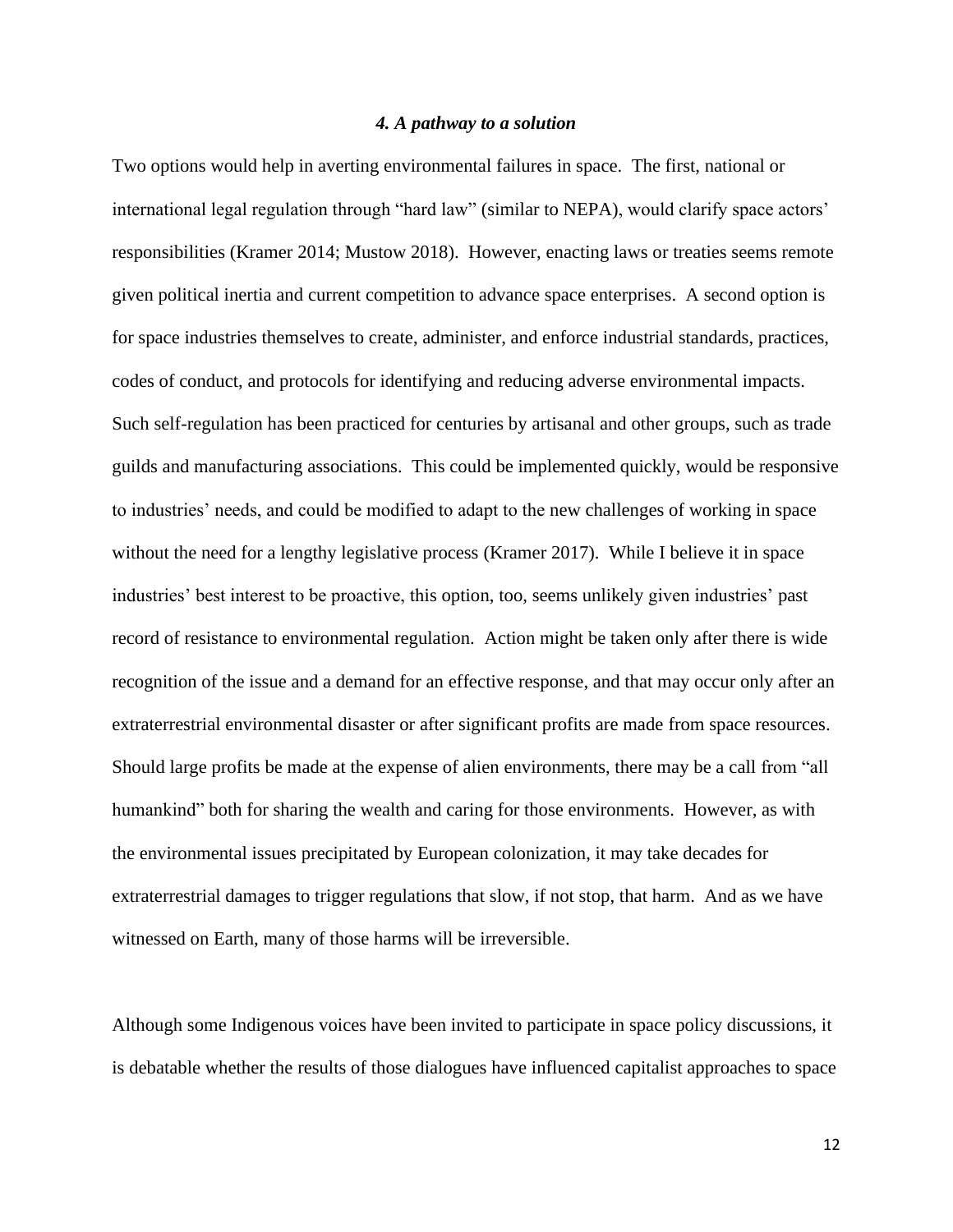exploration and exploitation. There are programs that extend space "science" to Indigenous peoples as part of overall outreach programs, such as STEM (science, technology, engineering, and mathematics) education, but has the reciprocal education of Westerners in Indigenous ways of thinking, especially regarding relationships with landscapes, happened? If so, were responses taken seriously in the formulation of policy? It is foreseeable that Indigenous groups may need to demand consideration of the fate of extraterrestrial environments, whether through hard law, international treaties, industrial standards, or some other protocol. Representatives of those groups should strongly consider organizing a united effort to make their perspectives heard, recognizing that the extraterrestrial environment is our shared environment, that as we are a part of Earth's landscapes, we are also part of the landscapes of the Moon and Mars and the universe. Non-Western perspectives may be our best hope for achieving those goals.

#### *5. Summary*

To summarize, I would like to highlight four conclusions presented in this chapter. First, extraterrestrial actions will result in adverse environmental impacts that may reduce options for future generations' use of those landscapes, decrease sustainability of resources, increase costs of development, and cause human health problems and other negative outcomes. Second, we have the tools to assess environmental impacts and mitigate or avoid harms. Third, space-faring governments and commercial ventures have avoided discussions of extraterrestrial environmental impact assessment, perhaps believing that knowledge of potential environmental harms may stifle commercial development. This is short-sighted and counterproductive to sustainable use. And finally, Western philosophies regarding landscapes tend to be adversarial – "man against nature." Many Indigenous traditions view humans as an integral part of the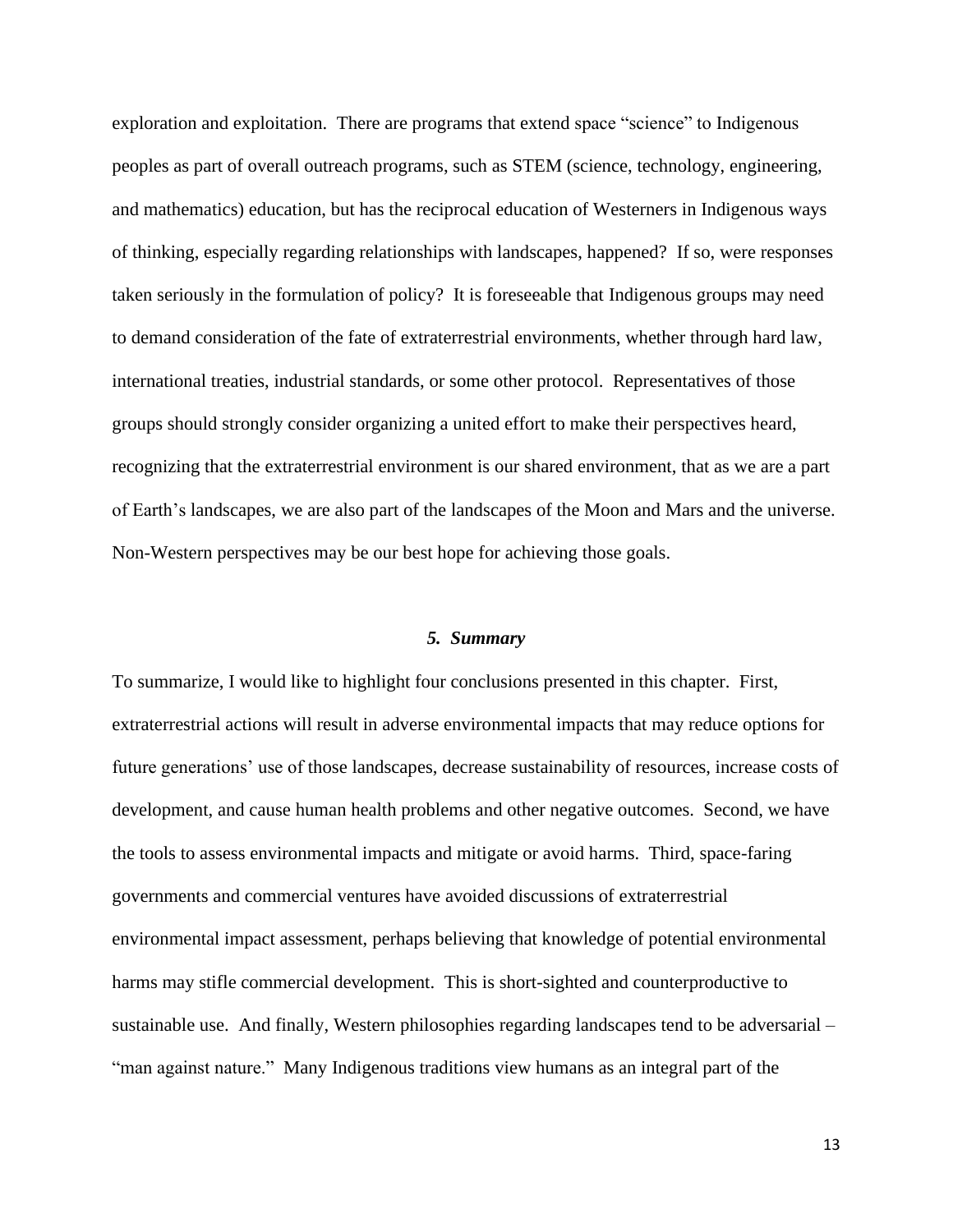landscape, a coexistence that is not only mutually favorable but essential to their physical and spiritual existence. These perspectives need to be heard to promote the wise use of space in keeping with the sentiments of the Outer Space Treaty, Moon Agreement, and similar documents.

## *References*

- Abrams, Marc D. 2020. Don't Downplay the Role of Indigenous People in Molding the Ecological Landscape. *Scientific American Online*. August 5, 2020. Accessed September 3, 2021. [https://www.scientificamerican.com/article/dont-downplay-the-role-of-Indigenous](https://www.scientificamerican.com/article/dont-downplay-the-role-of-indigenous-people-in-molding-the-ecological-landscape/)[people-in-molding-the-ecological-landscape/.](https://www.scientificamerican.com/article/dont-downplay-the-role-of-indigenous-people-in-molding-the-ecological-landscape/)
- Asselin, Hugo. 2015. Indigenous forest knowledge. *Routledge Handbook of Forest Ecology*. Routledge.
- Baird, Melissa F. 2012. 'The breath of the mountain is my heart': Indigenous cultural landscapes and the politics of heritage. *International Journal of Heritage Studies*. 19:4 pp. 327-340.
- Bartels, Mehgan. 2020. The Thirty Meter Telescope: How a volcano in Hawaii became a battleground for astronomy. Space.com. March 23, 2020. Accessed September 14, 2021. https://www.space.com/thirty-meter-telescope-hawaii-volcano-maunakea-opposition.html
- Berman, Ali. 2012. New Zealand Grants Rights of Personhood to Whanganui River. EcoRazzi. Accessed September 14, 2021. http://www.ecorazzi.com/2012/09/06/new-zealand-grantsrights-of-personhood-to-whanganui-river/.

Billings, Linda. 1997. Frontier days in space: are they over? *Space Policy* 13:3 187, pp. 187-190.

Boling, Edward. 2019. Associate Director for NEPA US Council for Environmental Quality.

Personal communication April 10, 2019.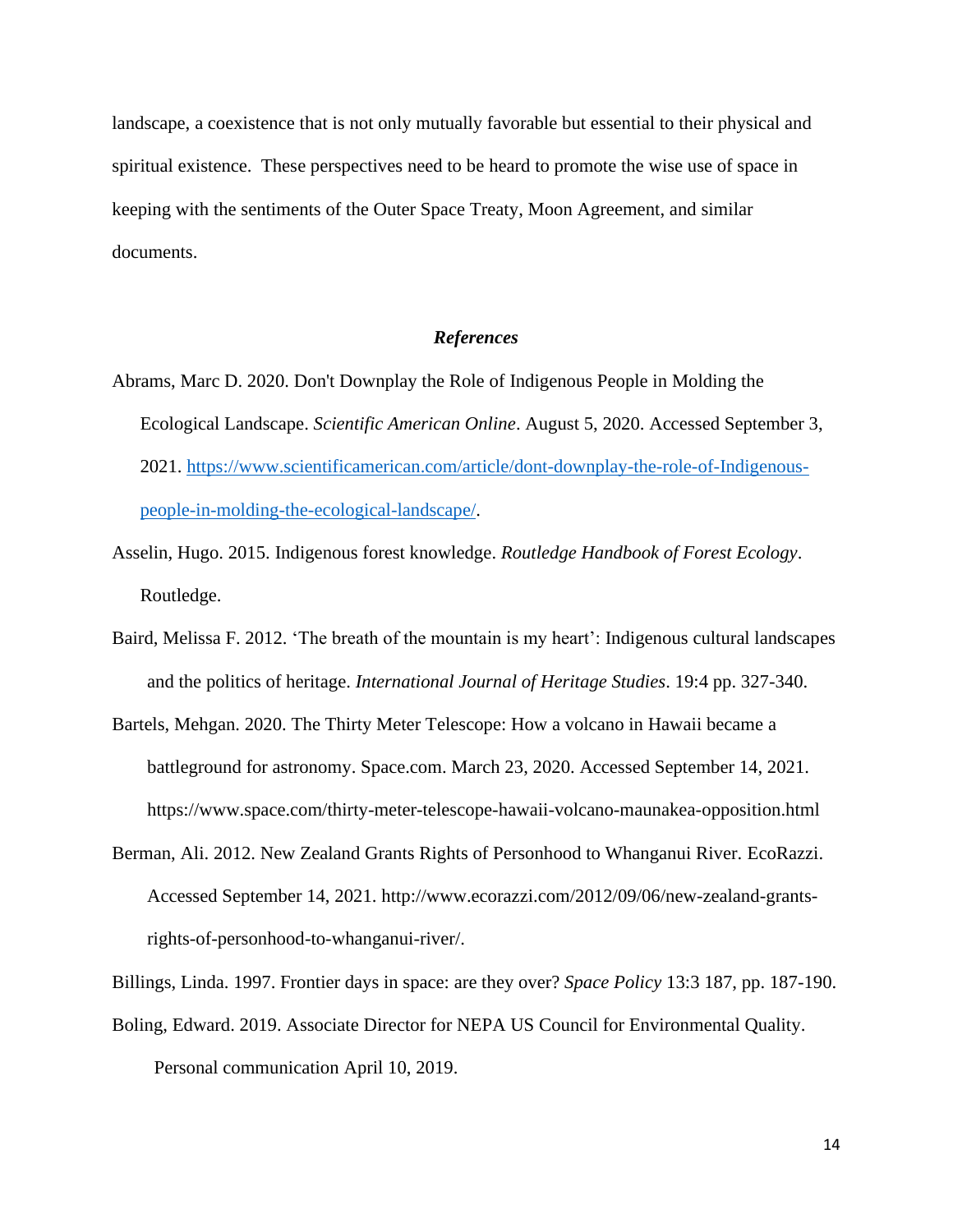Capper, Daniel. 2020. American Buddhist Protection of Stones in Terms of Climate Change on Mars and Earth. *Contemporary Buddhism*. Taylor & Francis. pp. 1-21.

Carson, Rachael. 1962. *Silent Spring*. New York, NY. Ballentine Books.

- Chamberlain, Von D. 1982. When Stars Came Down to Earth: Cosmology of the Skidi Pawnee Indians of North America. *Ballena Press Anthropological Papers*. 26.
- Crosby, Alfred W. 2004. *Ecological Imperialism - The Biological Expansion of Europe, 900 - 1900*. Cambridge, England. Cambridge University Press.
- Diamond, Jared. 1999. *Collapse: How Societies Choose to Fail or Succeed*. New York, NY. Penguin Group, USA.
- Dunlap, Riley E. and McCright, Aaron M. 2010. Climate Change Denial: Sources, Actors and Strategies. In *Routledge Handbook of Climate Change and Society*. pp. 270-290.
- Hargrove, Eugene C. 1986. Beyond Spaceship Earth. In *Beyond Spaceship Earth: environmental ethics and the solar system*. edited by Eugene Hargrove, p. ix. San Francisco, CA: Sierra Club Books.
- Hollabaugh, Mark. 2017. *The Spirit and the Sky: Lakota Visions of the Cosmos*. Lincoln, NE. Univ. of Nebraska Press.
- Korff, Jens. 2016. Meaning of land to Aboriginal people. *Creative Spirits*. Accessed September 3, 2021. https://www.creativespirits.info/aboriginalculture/land/meaning-of-land-toaboriginal-people.
- Kramer, William R. 2014. Extraterrestrial environmental impact assessments -- A foreseeable prerequisite for wise decisions regarding outer space exploration, research and development. *Space Policy* 30: 215-222.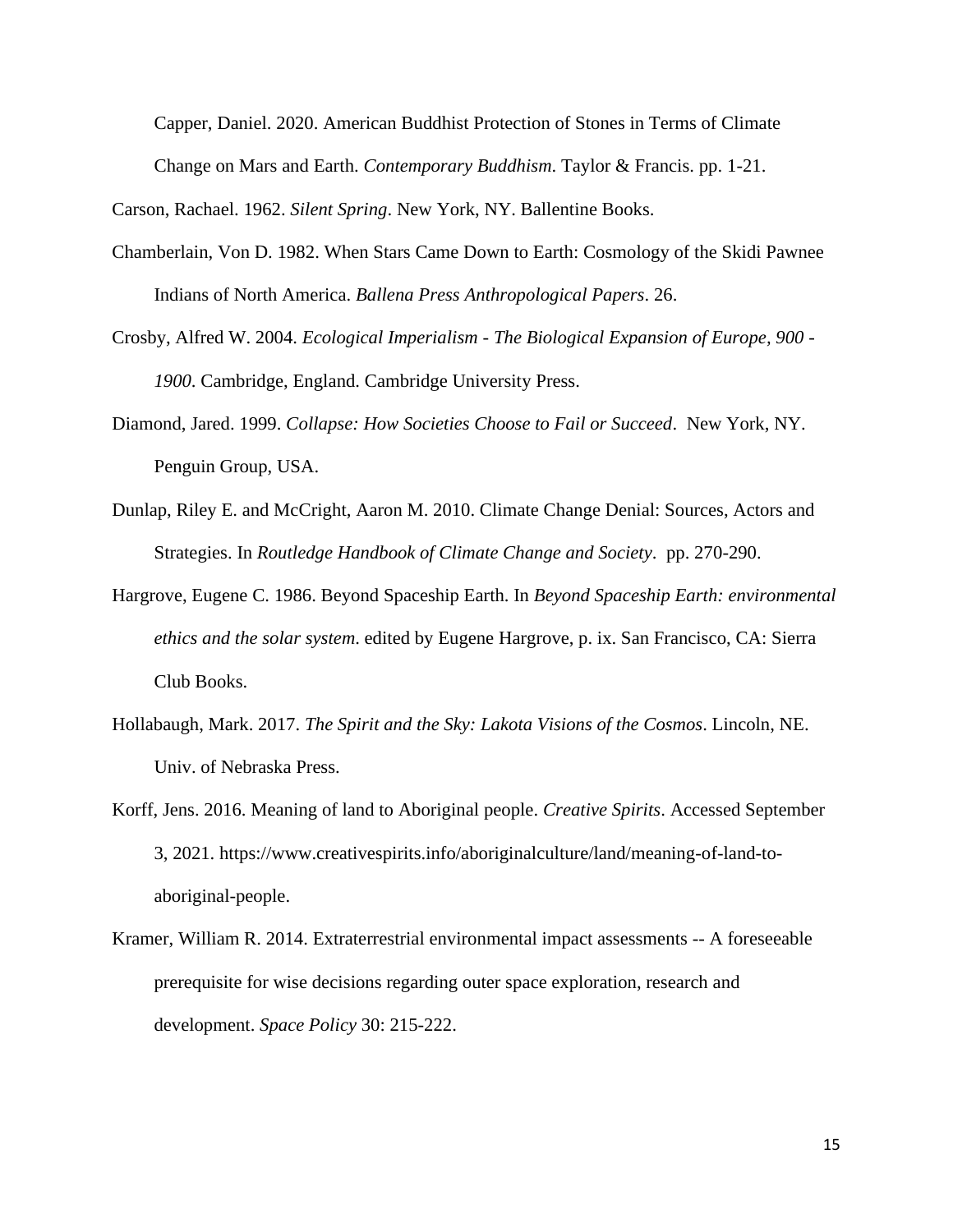- Kramer, William R. 2017. In dreams begin responsibilities–environmental impact assessment and outer space development. *Environmental Practice* 19: 128-138.
- Mann, Charles C. 2011. *1493: Uncovering the New World Columbus Created*. New York, NY. Alfred A. Knopf Inc.
- Mitchell, Audra, et al. 2020. Dukarr lakarama: Listening to Guwak, talking back to space colonization. *Political Geography* 81:102218. pp. 1-10.
- Monani, Salma and Adamson, Joni. 2016. *Ecocriticism and Indigenous Studies: Conversations from Earth to Cosmos*. New York, NY. Routledge Press.
- Mustow, Stephen Eric. 2018. Environmental impact assessment (EIA) screening and scoping of extraterrestrial exploration and development projects. *Impact Assessment and Project Appraisal* 36: 467-478.
- National Geographic TV. 2016. MARS. Television miniseries. Episode 3, Pressure Drop. Director, Everado Gout.
- Saloojee, Yussuf and Dagli, Elif. 2000. Tobacco industry tactics for resisting public policy on health. *Bulletin of the World Health Organization*. SciELO Public Health. 78 pp. 902-910
- Shammas, Victor L and Holen, Tomas B. 2019. One giant leap for capitalistkind: private enterprise in outer space. *Palgrave Communications*. 5:1. pp. 1-9.
- Tabas. Brad. 2021. On Earthlings and Aliens: Space Mining and the Challenge of Post-Planetary Eco-Criticism. *Resilience*. Forthcoming.
- Tarnas, Richard. 1991. *The Passion of the Western Mind – Understanding the Ideas That Have Shaped Our World View*. New York, NY. Ballantine Books.
- Turner, Frederick. 1992. *Beyond Geography: The Western Spirit Against the Wilderness*. New Brunswick, NJ. Rutgers Univ Press.